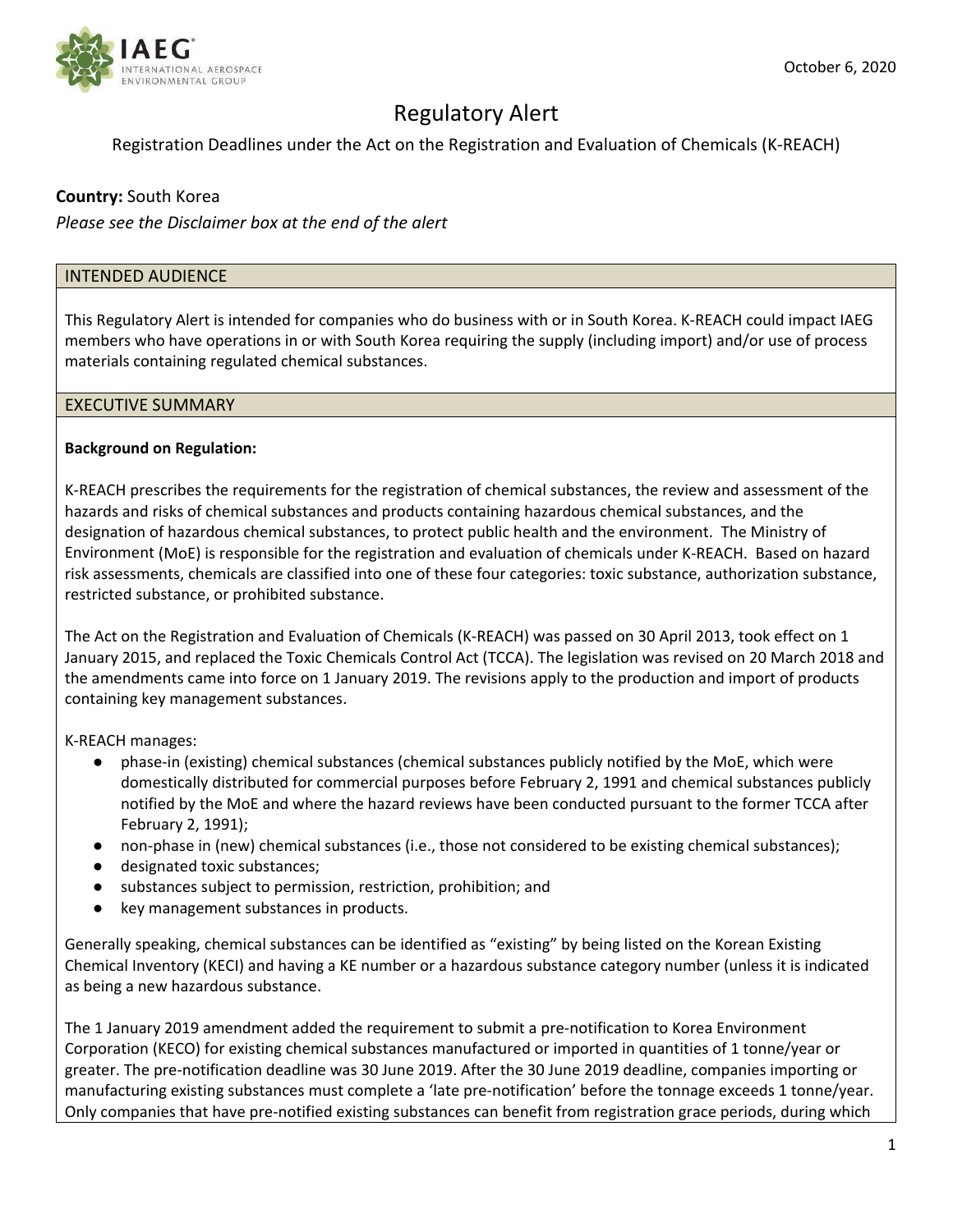

business entities can manufacture or import those pre‐notified substances without full registrations. There are four tonnage bands (1‐10; 10‐100; 100‐1000; 1000+ tonne/year) with different registration deadlines.

Companies with non‐phase‐in (new) substances manufactured at less than 0.1 tonne/year need to notify the National Institute of Environmental Affairs before manufacture/import. Also, non-phase-in substances expected to be manufactured/ imported at or above 0.1 tonne/year need to be registered before exceeding the tonnage threshold.

#### APPLICABILITY

- The obligation to register with the MoE to manufacture or import chemical substances applies to all manufacturers and importers.
- The obligation to register with the MoE within the registration grace periods to continue to manufacture or import existing chemical substances beyond the established deadlines applies to companies who submitted a pre-notification before 30<sup>th</sup> June 2019.
- The obligation to notify of new chemical substances (<0.1 tonne/year) or register new chemical substances ( $\geq 0.1$ tonne/year) before manufacture/import reaching the tonnage threshold applies to manufacturers and importers of these substances.
- The following exemption categories may be relevant to the aerospace and defense industries:
	- i Radioactive materials pursuant to Article 2 (5) of the Nuclear Safety Act;
	- ii Explosives pursuant to Article 2 (3) of the Control of Firearms, Swords, Explosives etc. Act.; and
	- iii Military goods pursuant to Article 2 of the Military Service Control Act and Article 3, Subparagraph 2 of the Defense Business Act (except ordinary goods under Article 3 of the Military Service Control Act).
- The following chemicals are exempt from registration and pre-notification:
	- i Chemicals that fall outside the scope of K‐REACH (above);
	- ii Imported chemical substances contained in machinery;
	- iii Chemical substances imported along with machinery or equipment for testing purposes;
	- iv Chemical substances contained in products and the chemical substances are not released during use; and
	- v Chemical substances with very low risk that have been designated and notified by the MoE.

## RELEVANT DATES

- ◆ Act on the Registration and Evaluation of Chemicals published: 30<sup>th</sup> April 2013
- ◆ Act on the Registration and Evaluation of Chemicals effective: 1<sup>st</sup> January 2015
- ◆ Act on the Registration and Evaluation of Chemicals (Revised) published:  $20<sup>th</sup>$  March 2018
- ◆ Act on the Registration and Evaluation of Chemicals (Revised) effective: 1<sup>st</sup> January 2019
- ❖ **Pre‐notification grace period for all existing substances ≥1,000 tonne/year:** 31st December 2021
- ❖ **Pre‐notification grace period for carcinogenic, mutagenic, or toxic to reproduction (CMR) substances ≥1 tonne/year:** 31st December 2021
- ❖ **Pre‐notification grace period for all existing substances 100‐1,000 tonne/year:** 31st December 2024
- ❖ **Pre‐notification grace period for all existing substances 10‐100 tonne/year:** 31st December 2027
- ❖ **Pre‐notification grace period for all existing substances 1‐10 tonne/year:** 31st December 2030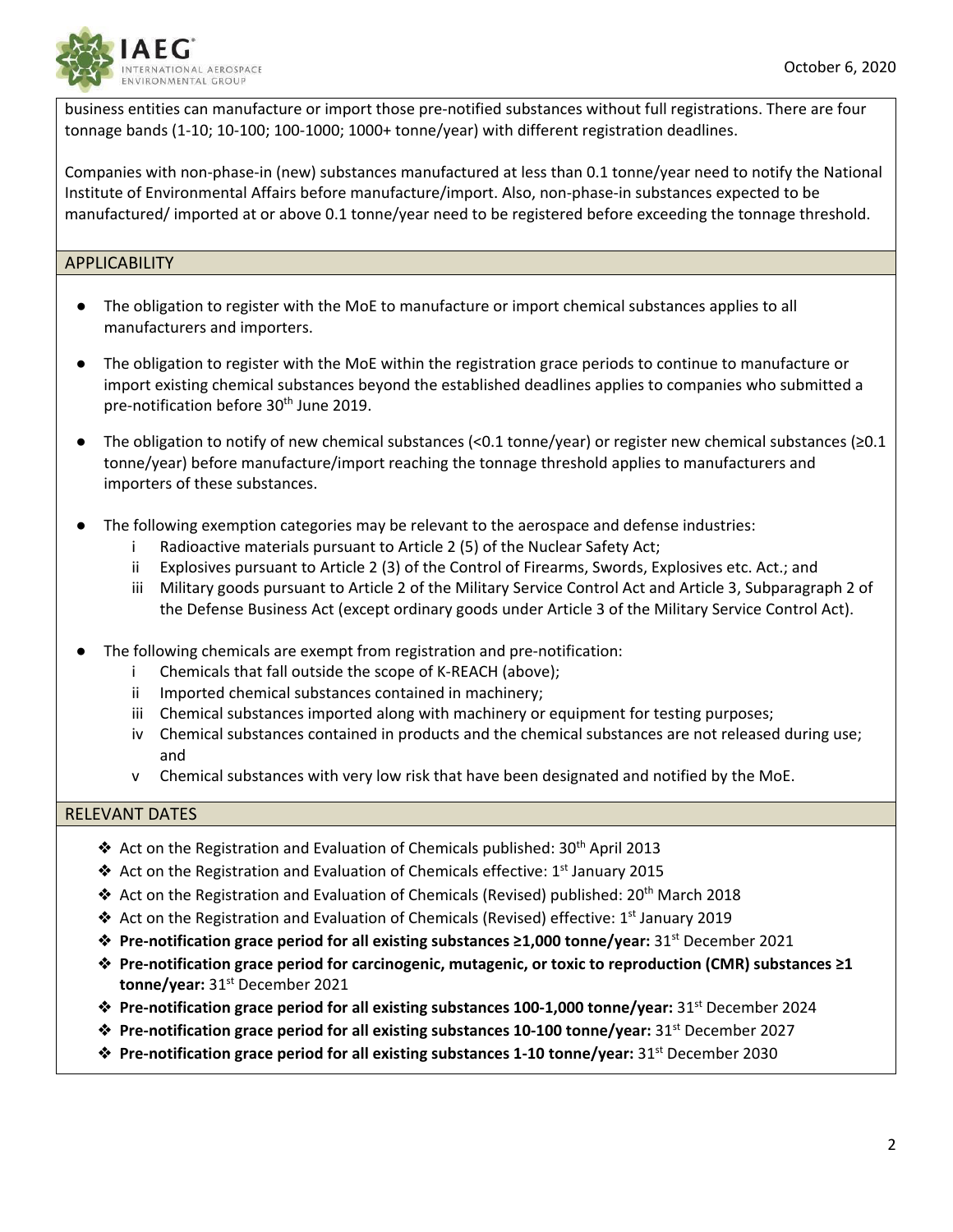

## REGULATORY OBLIGATIONS

## **Restricted and Prohibited Substances**

All substances restricted or prohibited in the former TCCA are deemed restricted and prohibited under K‐REACH. All substances that are prohibited or restricted under K‐REACH can be found in the most recent publication of the list found in Designation of Restricted Substances and Prohibited Substances (Ministry of Environment Notice No. 2019‐ 214, 2019. 11. 25.) under Appendices 2, 4, and 5 (available in Korean). This list may be updated with new chemicals by the MoE after consultation with the relevant committees.

Companies must abide by the restriction and prohibition conditions, in addition to any registration requirements.

## **Notification and Registration**

Registration is required by any entity who intends to manufacture or import 0.1 tonne or more per year of a new chemical substance or mixture or 1 tonne or more per year of an existing chemical listed on the KECI. New substances manufactured in quantities less than 0.1 tonne/year only require notification, which requires less data to be submitted than a full registration. Companies who are eligible may need to apply for exemption from registration before using any restricted substances.

Those companies who have successfully submitted a pre‐notification for the use of existing chemicals by 30 June 2019 may continue to use these chemicals without registration during the registration grace periods listed in previous section. Following the registration deadlines, companies may only use existing chemicals following full registration.

#### **Points of Note**

- The use of any new chemicals over 0.1 tonne/year is prohibited until full registration is completed. The use of any new chemicals below 0.1 tonne/year is prohibited until a notification is completed.
- Full registration will be a time- and resource-intensive process due to the amount of data required, especially if an importer or manufacturer deals with a large number of prohibited or restricted substances. The list of substances that require registration will continue to be updated, which may cause a further time and cost burden.
- Failure to comply with the registration obligations before manufacturing or importing any restricted or prohibited substances may result in penalties, such penalties include up to 5 years' imprisonment or a fine up to 100 million won.

## RISKS TO AEROSPACE AND DEFENSE

Aerospace companies with operations in South Korea should make sure that their suppliers have followed appropriate notification and registration of chemicals. Otherwise, those suppliers may not be able to provide chemicals and machineries to support the aerospace manufacturing processes, potentially disrupting operations. Aerospace companies that directly import or produce chemicals should have internal notification and registration procedures and resources to avoid disruptions to operations and fines.

South Korea is included in the scope of the Aerospace and Defense Declarable Substances List (AD‐DSL), and substances regulated under K‐REACH with aerospace industry uses are included in the AD‐DSL.